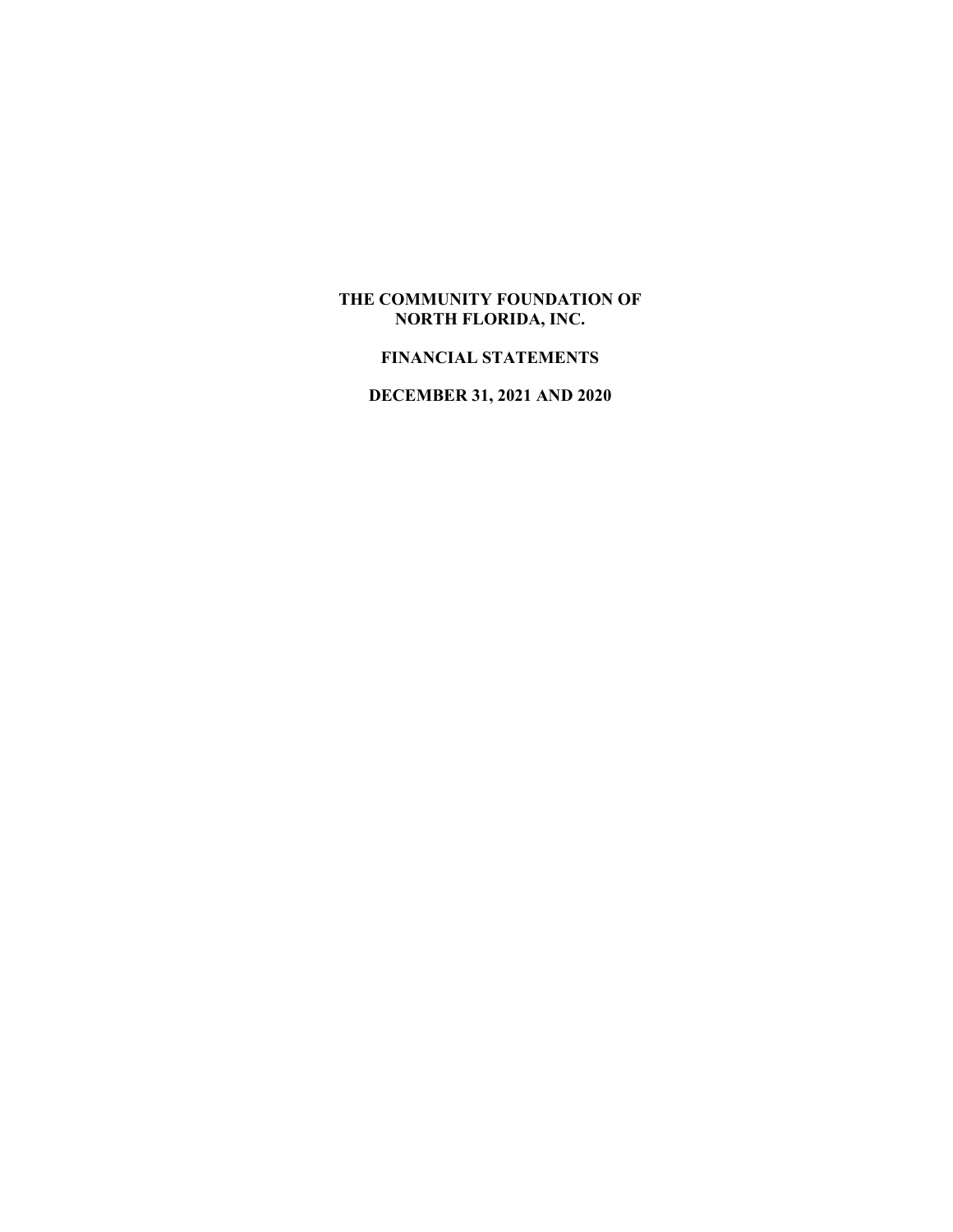## **THE COMMUNITY FOUNDATION OF NORTH FLORIDA, INC. TABLE OF CONTENTS DECEMBER 31, 2021 AND 2020**

|                                          | Page(s)  |
|------------------------------------------|----------|
| <b>Independent Auditors' Report</b>      | $1 - 2$  |
| <b>Financial Statements</b>              |          |
| <b>Statements of Financial Position</b>  | 3        |
| Statements of Activities                 | $4 - 5$  |
| <b>Statements of Functional Expenses</b> | $6 - 7$  |
| <b>Statements of Cash Flows</b>          | 8        |
| Notes to Financial Statements            | $9 - 18$ |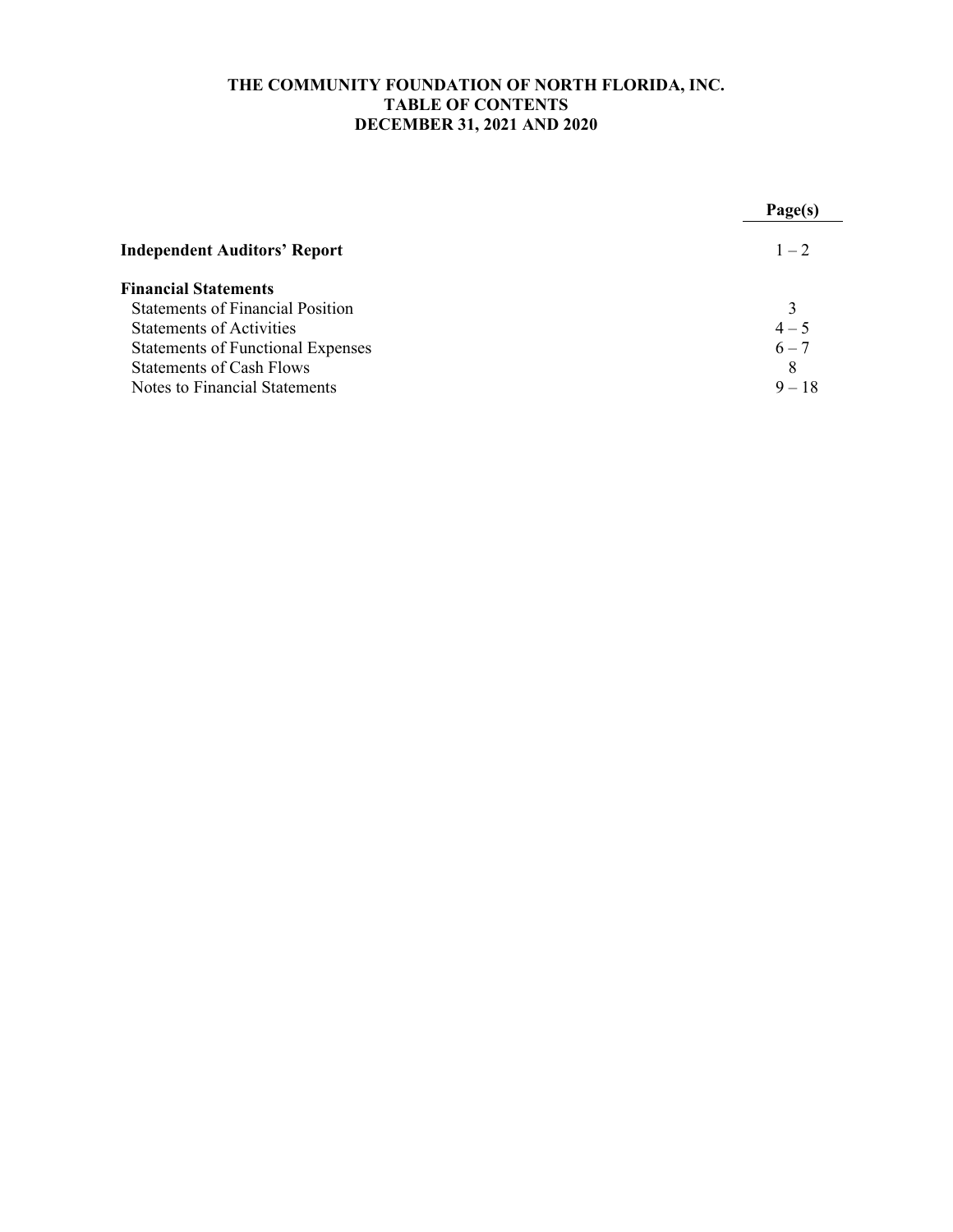

### **INDEPENDENT AUDITORS' REPORT**

Board of Directors, The Community Foundation of North Florida, Inc.:

#### *Opinion*

We have audited the accompanying financial statements of The Community Foundation of North Florida, Inc. (the Foundation), which comprise the statements of financial position as of December 31, 2021 and 2020*,* and the related statements of activities, functional expenses, and cash flows for the years then ended, and the related notes to the financial statements.

In our opinion, the accompanying financial statements present fairly, in all material respects, the financial position of the Foundation as of December 31, 2021 and 2020, and the changes in its net assets and its cash flows for the years then ended in accordance with accounting principles generally accepted in the United States of America.

#### *Basis for Opinion*

We conducted our audits in accordance with auditing standards generally accepted in the United States of America (GAAS). Our responsibilities under those standards are further described in the Auditor's Responsibilities for the Audit of the Financial Statements section of our report. We are required to be independent of the Foundation and to meet our other ethical responsibilities, in accordance with the relevant ethical requirements relating to our audits. We believe that the audit evidence we have obtained is sufficient and appropriate to provide a basis for our audit opinion.

#### *Responsibilities of Management for the Financial Statements*

Management is responsible for the preparation and fair presentation of these financial statements in accordance with accounting principles generally accepted in the United States of America, and for the design, implementation, and maintenance of internal control relevant to the preparation and fair presentation of financial statements that are free from material misstatement, whether due to fraud or error.

In preparing the financial statements, management is required to evaluate whether there are conditions or events, considered in the aggregate, that raise substantial doubt about the Foundation's ability to continue as a going concern for one year after the date that the financial statements are issued.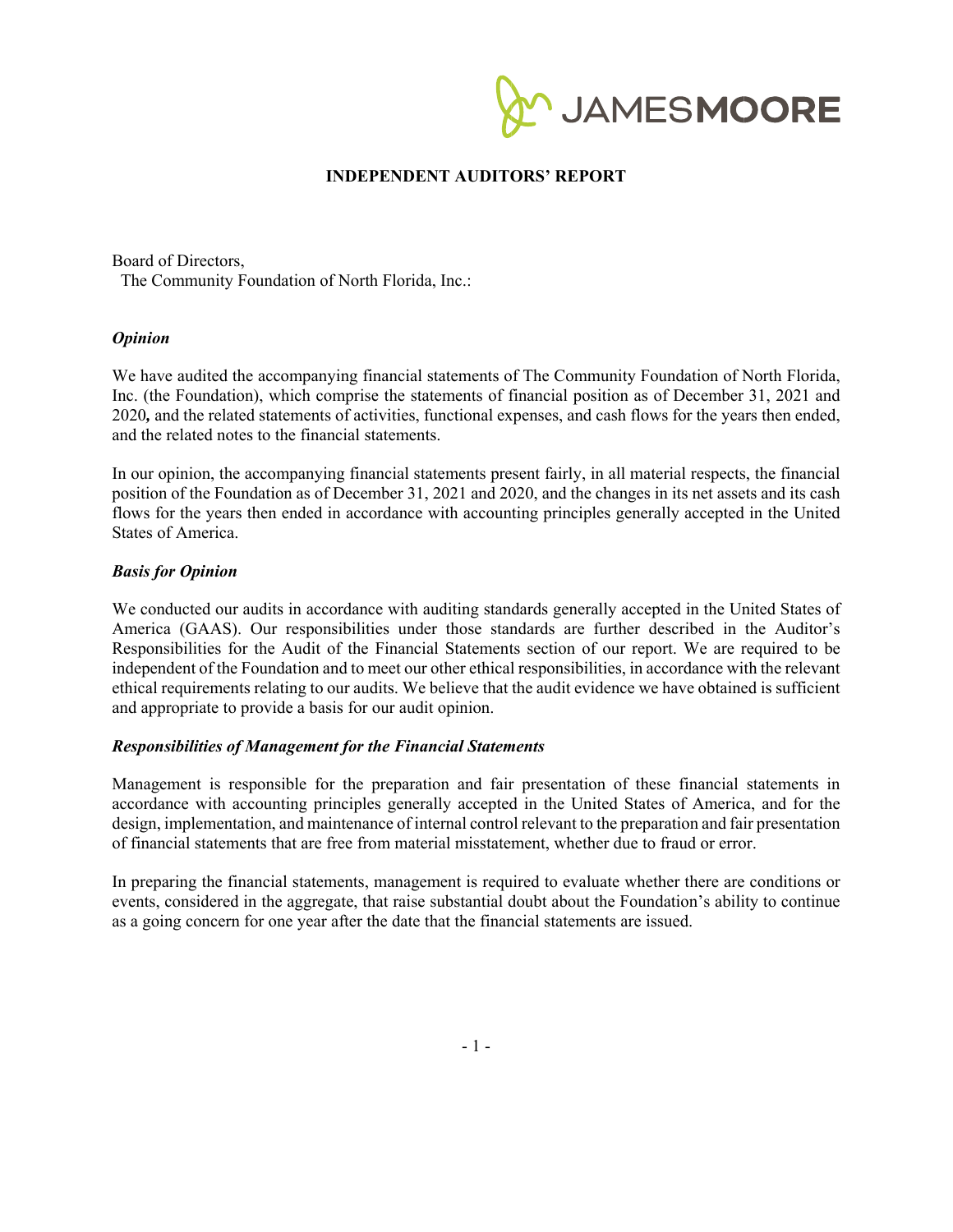#### *Auditors' Responsibility for the Audit of the Financial Statements*

Our objectives are to obtain reasonable assurance about whether the financial statements as a whole are free from material misstatement, whether due to fraud or error, and to issue an auditor's report that includes our opinion. Reasonable assurance is a high level of assurance but is not absolute assurance and therefore is not a guarantee that an audit conducted in accordance with GAAS will always detect a material misstatement when it exists. The risk of not detecting a material misstatement resulting from fraud is higher than for one resulting from error, as fraud may involve collusion, forgery, intentional omissions, misrepresentations, or the override of internal control. Misstatements are considered material if there is a substantial likelihood that, individually or in the aggregate, they would influence the judgment made by a reasonable user based on the financial statements.

In performing an audit in accordance with GAAS, we:

- Exercise professional judgment and maintain professional skepticism throughout the audit.
- Identify and assess the risks of material misstatement of the financial statements, whether due to fraud or error, and design and perform audit procedures responsive to those risks. Such procedures include examining, on a test basis, evidence regarding the amounts and disclosures in the financial statements.
- Obtain an understanding of internal control relevant to the audit in order to design audit procedures that are appropriate in the circumstances, but not for the purpose of expressing an opinion on the effectiveness of the Foundation's internal control. Accordingly, no such opinion is expressed.
- Evaluate the appropriateness of accounting policies used and the reasonableness of significant accounting estimates made by management, as well as evaluate the overall presentation of the financial statements.
- Conclude whether, in our judgment, there are conditions or events, considered in the aggregate, that raise substantial doubt about the Foundation's ability to continue as a going concern for a reasonable period of time.

We are required to communicate with those charged with governance regarding, among other matters, the planned scope and timing of the audit, significant audit findings, and certain internal control–related matters that we identified during the audit.

James Marre : 6., P.L.

Gainesville, Florida May 2, 2022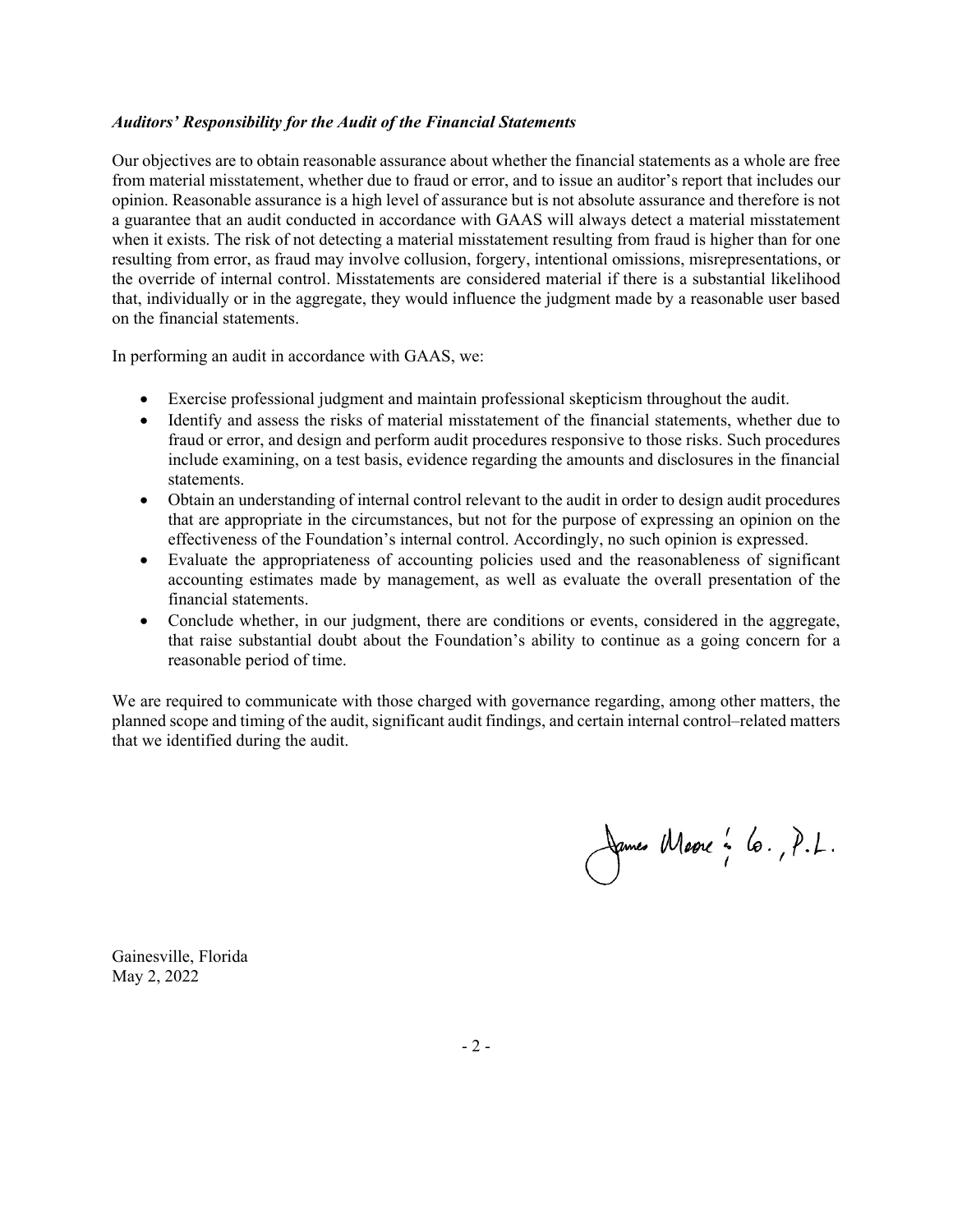#### **THE COMMUNITY FOUNDATION OF NORTH FLORIDA, INC. STATEMENTS OF FINANCIAL POSITION DECEMBER 31, 2021 AND 2020**

|                                                   | 2021                          | 2020                      |
|---------------------------------------------------|-------------------------------|---------------------------|
| <b>ASSETS</b>                                     |                               |                           |
| Cash and cash equivalents                         | \$<br>3,337,328               | \$<br>3,410,858           |
| Investments                                       | 96,360,481                    | 78,611,434                |
| Prepaid expenses                                  | 6,097                         | 5,226                     |
| Accounts receivable                               | 48                            |                           |
| Promises to give                                  | 8,300                         | 308,300                   |
| Beneficial interest in charitable remainder trust | 649,514                       | 481,669                   |
| Property and equipment, net                       | 15,156                        | 38,487                    |
| Beneficial interest in life insurance policies    | 32,136                        | 29,875                    |
| Investments held on behalf of others              | 7,806,932                     | 6,889,106                 |
| Investments restricted for endowment purposes     | 1,113,971                     | 995,804                   |
| <b>Total Assets</b>                               |                               | 109,329,963 \$ 90,770,759 |
| <b>LIABILITIES AND NET ASSETS</b>                 |                               |                           |
| <b>Liabilities</b>                                |                               |                           |
| Accounts payable                                  | \$<br>1,057                   | \$<br>425                 |
| Agency funds held for others                      | 7,806,932                     | 6,889,106                 |
| <b>Total liabilities</b>                          | 7,807,989                     | 6,889,531                 |
| <b>Net Assets</b>                                 |                               |                           |
| Without donor restrictions                        |                               |                           |
| Designated by Board for operating reserve         | 809,772                       | 611,279                   |
| Undesignated                                      | 98,948,717                    | 81,492,476                |
| With donor restrictions                           | 99,758,489                    | 82, 103, 755              |
| Time-restricted                                   | 649,514                       | 781,669                   |
| Perpetual in nature                               |                               | 995,804                   |
|                                                   | $\frac{1,113,971}{1,763,485}$ | 1,777,473                 |
|                                                   |                               |                           |
| Total net assets                                  | 101,521,974                   | 83,881,228                |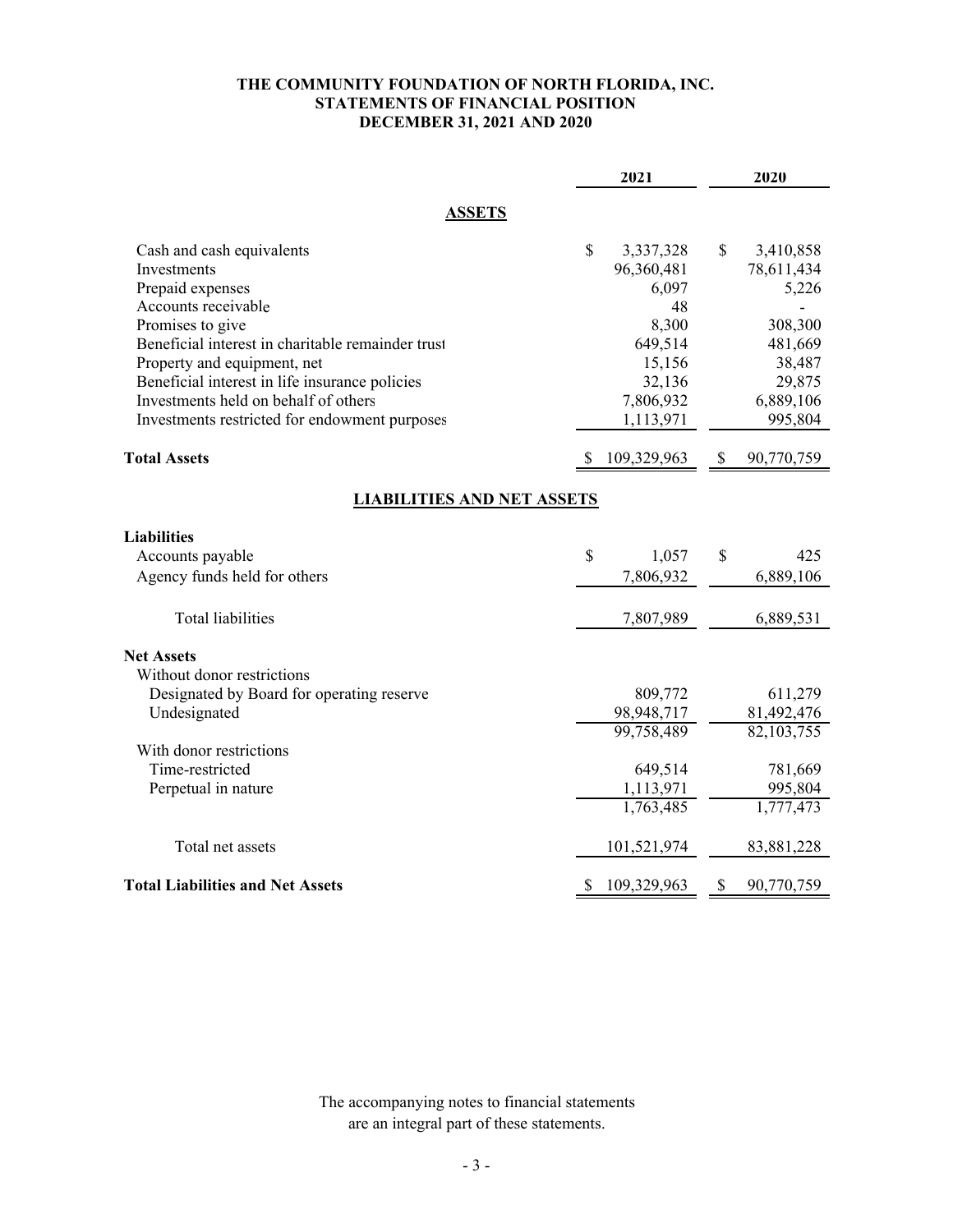#### **THE COMMUNITY FOUNDATION OF NORTH FLORIDA, INC. STATEMENT OF ACTIVITIES FOR THE YEAR ENDED DECEMBER 31, 2021**

|                                        | <b>Without Donor</b><br><b>Restrictions</b> | <b>With Donor</b><br><b>Restrictions</b> | <b>Total</b>                |  |
|----------------------------------------|---------------------------------------------|------------------------------------------|-----------------------------|--|
| <b>Support and revenue</b>             |                                             |                                          |                             |  |
| Investment return, net                 | S<br>12,769,272                             | \$<br>286,012                            | <sup>\$</sup><br>13,055,284 |  |
| Contributions                          | 8,398,835                                   |                                          | 8,398,835                   |  |
| Administrative fees                    | 112,575                                     |                                          | 112,575                     |  |
| Other                                  | 2,261                                       |                                          | 2,261                       |  |
| Net assets released from restrictions: |                                             |                                          |                             |  |
| Expiration of time restriction         | 300,000                                     | (300,000)                                |                             |  |
| Total support and revenue              | 21,582,943                                  | (13,988)                                 | 21,568,955                  |  |
| <b>Expenses</b>                        |                                             |                                          |                             |  |
| Program services:                      |                                             |                                          |                             |  |
| Grants and scholarships                | 3,288,293                                   |                                          | 3,288,293                   |  |
| Other program expenses                 | 417,854                                     |                                          | 417,854                     |  |
| Total program services                 | 3,706,147                                   |                                          | 3,706,147                   |  |
| Supporting services:                   |                                             |                                          |                             |  |
| General and administrative             | 204,794                                     |                                          | 204,794                     |  |
| Fundraising                            | 17,268                                      |                                          | 17,268                      |  |
| Total supporting services              | $\overline{2}22,062$                        |                                          | $\overline{2}22,062$        |  |
| Total expenses                         | 3,928,209                                   |                                          | 3,928,209                   |  |
| Change in net assets                   | 17,654,734                                  | (13,988)                                 | 17,640,746                  |  |
| Net assets, beginning of year          | 82,103,755                                  | 1,777,473                                | 83,881,228                  |  |
| Net assets, end of year                | 99,758,489                                  | 1,763,485<br>$\sqrt{\frac{2}{5}}$        | 101,521,974<br>\$           |  |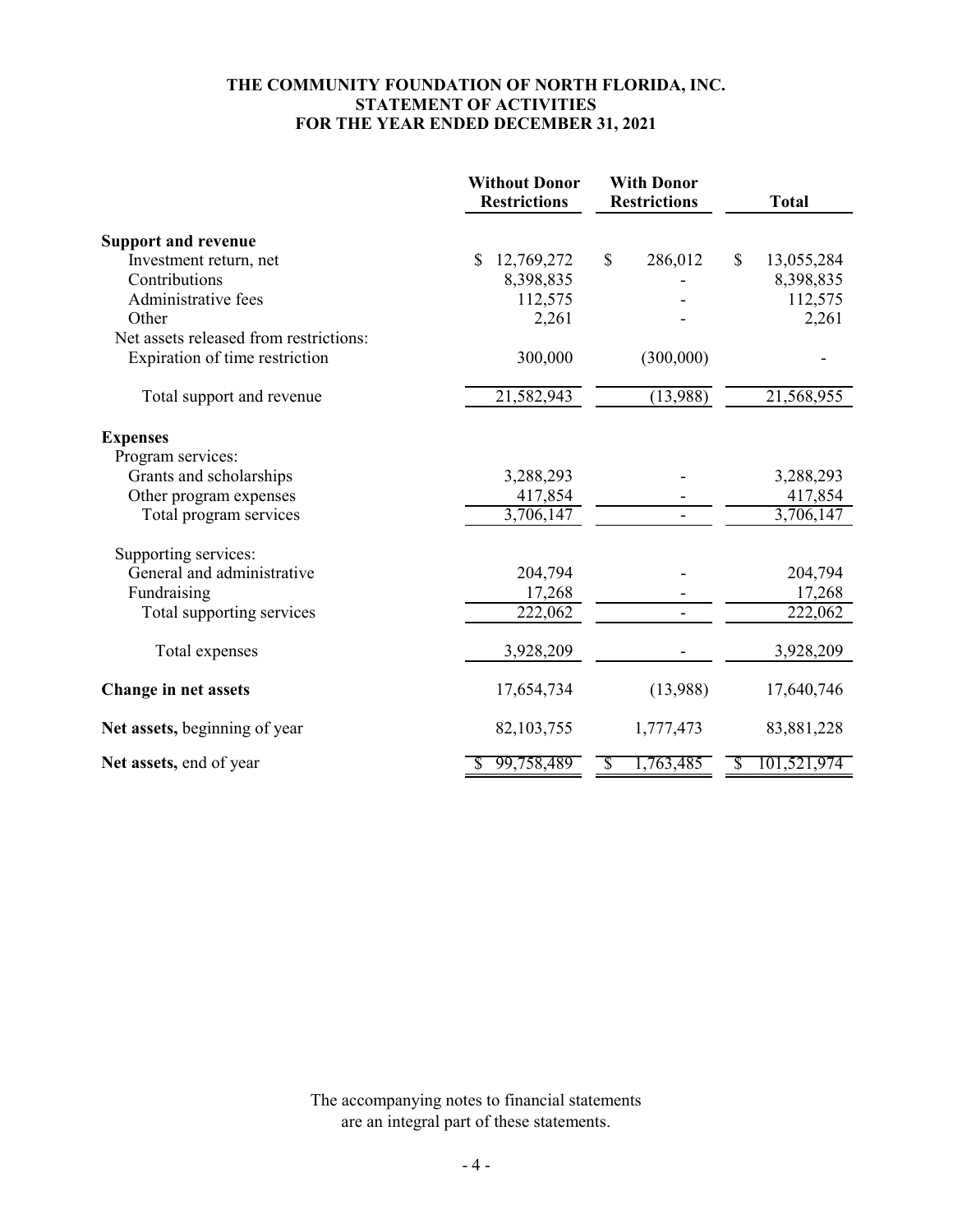#### **THE COMMUNITY FOUNDATION OF NORTH FLORIDA, INC. STATEMENT OF ACTIVITIES FOR THE YEAR ENDED DECEMBER 31, 2020**

|                               | <b>Without Donor</b><br><b>Restrictions</b> | <b>With Donor</b><br><b>Restrictions</b> | <b>Total</b>     |
|-------------------------------|---------------------------------------------|------------------------------------------|------------------|
| <b>Support and revenue</b>    |                                             |                                          |                  |
| Investment return, net        | \$<br>5,555,379                             | $\mathbb{S}$<br>186,281                  | \$<br>5,741,660  |
| Contributions                 | 7,179,733                                   | 300,000                                  | 7,479,733        |
| Administrative fees           | 91,851                                      |                                          | 91,851           |
| Other                         | 4,002                                       |                                          | 4,002            |
| Total support and revenue     | 12,830,965                                  | 486,281                                  | 13,317,246       |
| <b>Expenses</b>               |                                             |                                          |                  |
| Program services:             |                                             |                                          |                  |
| Grants and scholarships       | 3,399,471                                   |                                          | 3,399,471        |
| Other program expenses        | 404,541                                     |                                          | 404,541          |
| Total program services        | 3,804,012                                   |                                          | 3,804,012        |
| Supporting services:          |                                             |                                          |                  |
| General and administrative    | 164,951                                     |                                          | 164,951          |
| Fundraising                   | 22,392                                      |                                          | 22,392           |
| Total supporting services     | 187,343                                     |                                          | 187,343          |
| Total expenses                | 3,991,355                                   |                                          | 3,991,355        |
| Change in net assets          | 8,839,610                                   | 486,281                                  | 9,325,891        |
| Net assets, beginning of year | 73,264,145                                  | 1,291,192                                | 74,555,337       |
| Net assets, end of year       | 82, 103, 755                                | 1,777,473<br>\$                          | 83,881,228<br>\$ |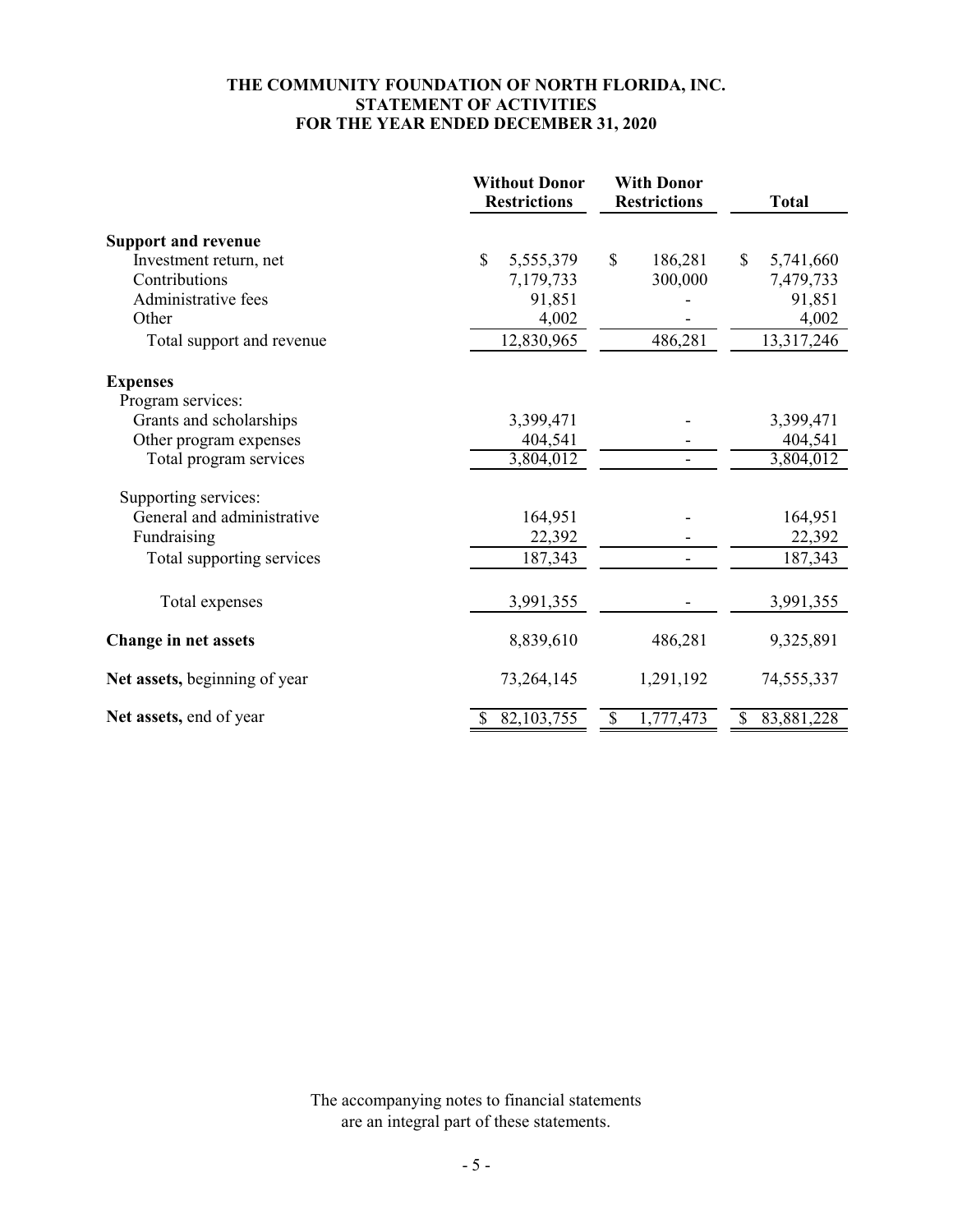#### **THE COMMUNITY FOUNDATION OF NORTH FLORIDA, INC. STATEMENT OF FUNCTIONAL EXPENSES FOR THE YEAR ENDED DECEMBER 31, 2021**

|                                    |                            | <b>Supporting Services</b>           |                    |                 |  |  |
|------------------------------------|----------------------------|--------------------------------------|--------------------|-----------------|--|--|
| <b>Expenses</b>                    | Program<br><b>Services</b> | <b>General and</b><br>Administrative | <b>Fundraising</b> | <b>Total</b>    |  |  |
| Grants to charitable organizations | \$<br>3,288,293            | \$                                   | \$                 | \$<br>3,288,293 |  |  |
| Payroll                            | 319,591                    | 95,462                               |                    | 415,053         |  |  |
| Rent                               | 52,102                     | 15,563                               |                    | 67,665          |  |  |
| Depreciation                       |                            | 23,331                               |                    | 23,331          |  |  |
| Donor development                  |                            |                                      | 15,230             | 15,230          |  |  |
| Software lease                     | 15,404                     | 4,601                                |                    | 20,005          |  |  |
| Professional fees                  |                            | 51,865                               |                    | 51,865          |  |  |
| Membership dues                    | 9,699                      | 2,897                                |                    | 12,596          |  |  |
| Insurance                          | 6,272                      | 1,873                                |                    | 8,145           |  |  |
| Telephone and internet             | 2,917                      | 871                                  |                    | 3,788           |  |  |
| Seminar and meeting                | 1,665                      | 497                                  |                    | 2,162           |  |  |
| Fundholder retention               | 3,846                      | 1,149                                |                    | 4,995           |  |  |
| Office                             | 5,693                      | 1,701                                |                    | 7,394           |  |  |
| Printing and publication           |                            |                                      | 2,038              | 2,038           |  |  |
| Postage and delivery               | 665                        | 198                                  |                    | 863             |  |  |
| Board meetings                     |                            | 2,950                                |                    | 2,950           |  |  |
| Licenses and filing fees           |                            | 611                                  |                    | 611             |  |  |
| Miscellaneous                      |                            | 1,225                                |                    | 1,225           |  |  |
| <b>Totals</b>                      | 3,706,147                  | 204,794                              | 17,268<br>\$       | 3,928,209<br>S  |  |  |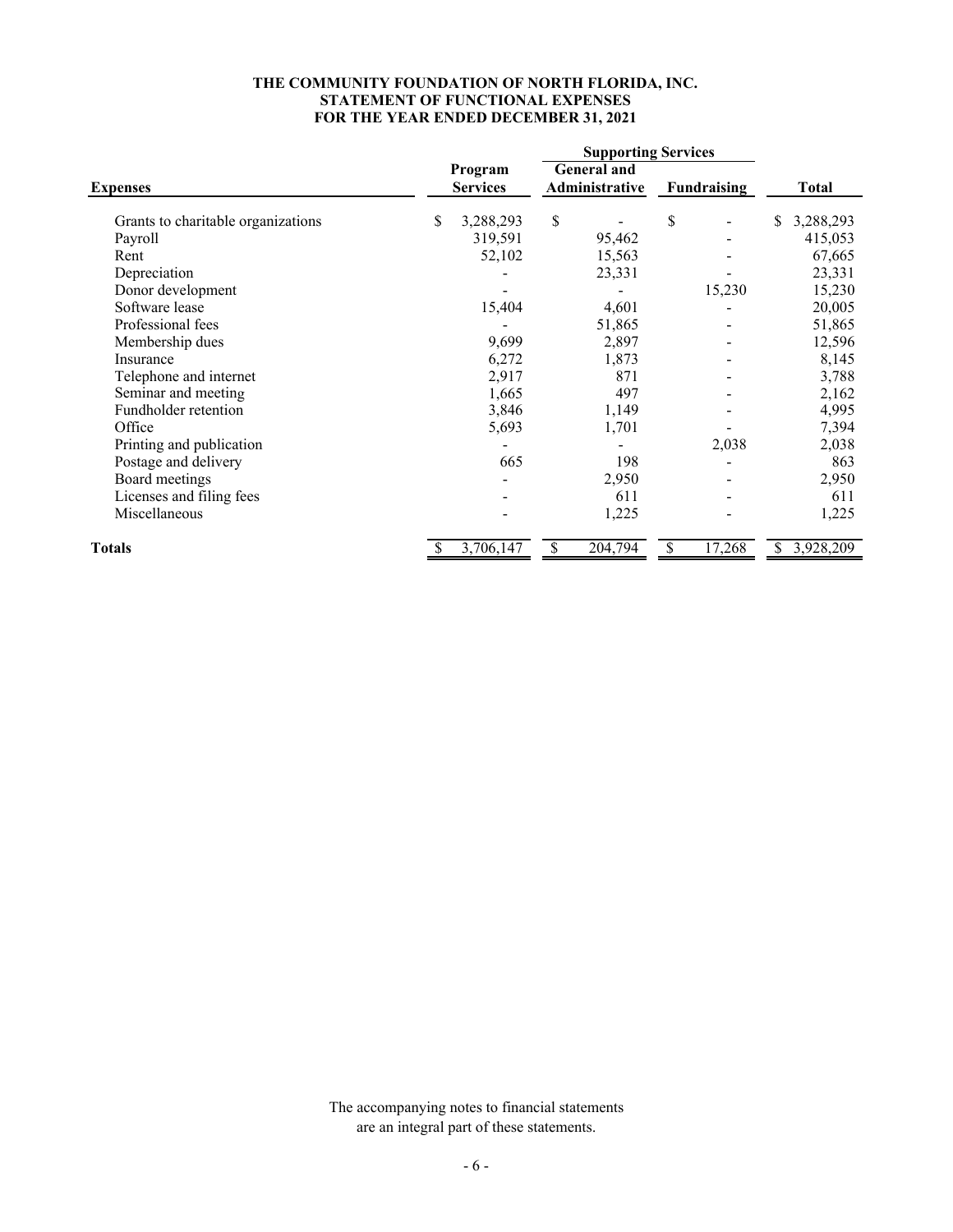#### **THE COMMUNITY FOUNDATION OF NORTH FLORIDA, INC. STATEMENT OF FUNCTIONAL EXPENSES FOR THE YEAR ENDED DECEMBER 31, 2020**

|                                    |                            | <b>Supporting Services</b>           |                    |                 |  |  |
|------------------------------------|----------------------------|--------------------------------------|--------------------|-----------------|--|--|
| <b>Expenses</b>                    | Program<br><b>Services</b> | <b>General and</b><br>Administrative | <b>Fundraising</b> | <b>Total</b>    |  |  |
| Grants to charitable organizations | \$<br>3,399,471            | \$                                   | \$                 | \$<br>3,399,471 |  |  |
| Payroll                            | 306,565                    | 91,571                               |                    | 398,136         |  |  |
| Rent                               | 50,759                     | 15,162                               |                    | 65,921          |  |  |
| Depreciation                       |                            | 23,847                               |                    | 23,847          |  |  |
| Donor development                  |                            |                                      | 20,506             | 20,506          |  |  |
| Software lease                     | 14,906                     | 4,452                                |                    | 19,358          |  |  |
| Professional fees                  |                            | 18,574                               |                    | 18,574          |  |  |
| Membership dues                    | 9,348                      | 2,792                                |                    | 12,140          |  |  |
| Insurance                          | 6,215                      | 1,857                                |                    | 8,072           |  |  |
| Telephone and internet             | 4,653                      | 1,390                                |                    | 6,043           |  |  |
| Seminar and meeting                | 4,641                      | 1,386                                |                    | 6,027           |  |  |
| Fundholder retention               | 3,846                      | 1,149                                |                    | 4,995           |  |  |
| Office                             | 2,761                      | 825                                  |                    | 3,586           |  |  |
| Printing and publication           |                            |                                      | 1,886              | 1,886           |  |  |
| Postage and delivery               | 847                        | 253                                  |                    | 1,100           |  |  |
| Board meetings                     |                            | 792                                  |                    | 792             |  |  |
| Licenses and filing fees           |                            | 600                                  |                    | 600             |  |  |
| Miscellaneous                      |                            | 301                                  |                    | 301             |  |  |
| <b>Totals</b>                      | 3,804,012                  | 164,951                              | 22,392<br>S        | 3,991,355<br>S  |  |  |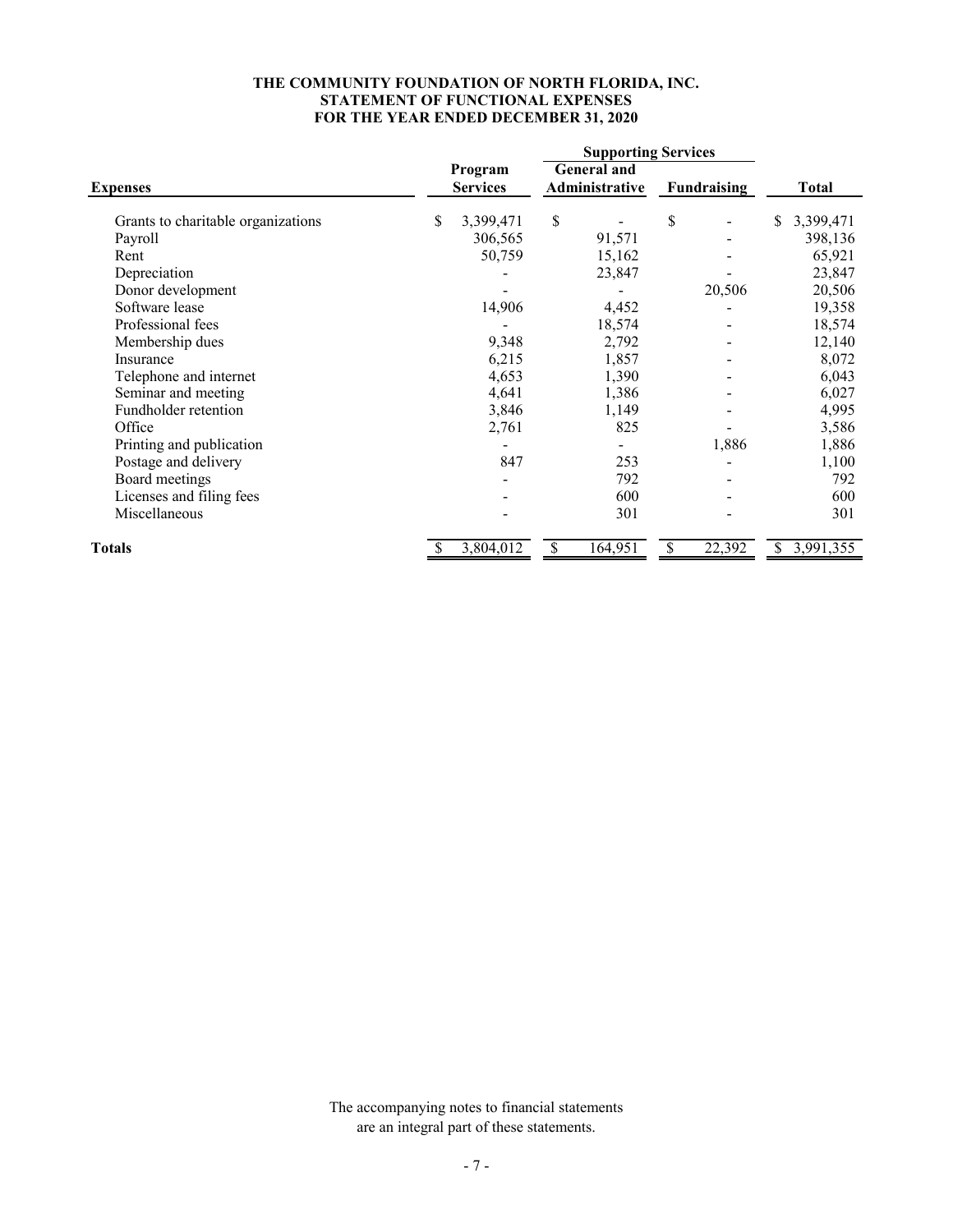#### **THE COMMUNITY FOUNDATION OF NORTH FLORIDA, INC. STATEMENTS OF CASH FLOWS FOR THE YEARS ENDED DECEMBER 31, 2021 AND 2020**

|                                                  | 2021             | 2020          |                |
|--------------------------------------------------|------------------|---------------|----------------|
| Cash flows from operating activities             |                  |               |                |
| Change in net assets                             | \$<br>17,640,746 | $\mathcal{S}$ | 9,325,891      |
| Adjustments to reconcile change in net assets to |                  |               |                |
| net cash provided by operating activities:       |                  |               |                |
| Depreciation expense                             | 23,331           |               | 23,847         |
| Donated securities                               | (1,212,222)      |               | (348, 286)     |
| Return on investments                            | (12, 132, 670)   |               | (5,409,393)    |
| Change in:                                       |                  |               |                |
| Prepaid expenses                                 | (871)            |               | (3,543)        |
| Accounts receivable                              | (48)             |               |                |
| Promises to give                                 | 300,000          |               | (300,000)      |
| Cash value of life insurance                     | (2,261)          |               | (4,002)        |
| Accounts payable                                 | 632              |               | (342)          |
| Agency funds held for others                     | (399, 438)       |               | (177, 888)     |
| Net cash provided by operating activities        | 4,217,199        |               | 3,106,284      |
| Cash flows from investing activities             |                  |               |                |
| Proceeds from sale of investments                | 25,428,594       |               | 23,369,885     |
| Purchases of investments                         | (29,719,323)     |               | (35,956,592)   |
| Purchases of property and equipment              |                  |               | (2,263)        |
| Net cash used in investing activities            | (4,290,729)      |               | (12, 588, 970) |
| Net decrease in cash and cash equivalents        | (73, 530)        |               | (9,482,686)    |
| Cash and cash equivalents, beginning of year     | 3,410,858        |               | 12,893,544     |
| Cash and cash equivalents, end of year           | 3,337,328        |               | 3,410,858      |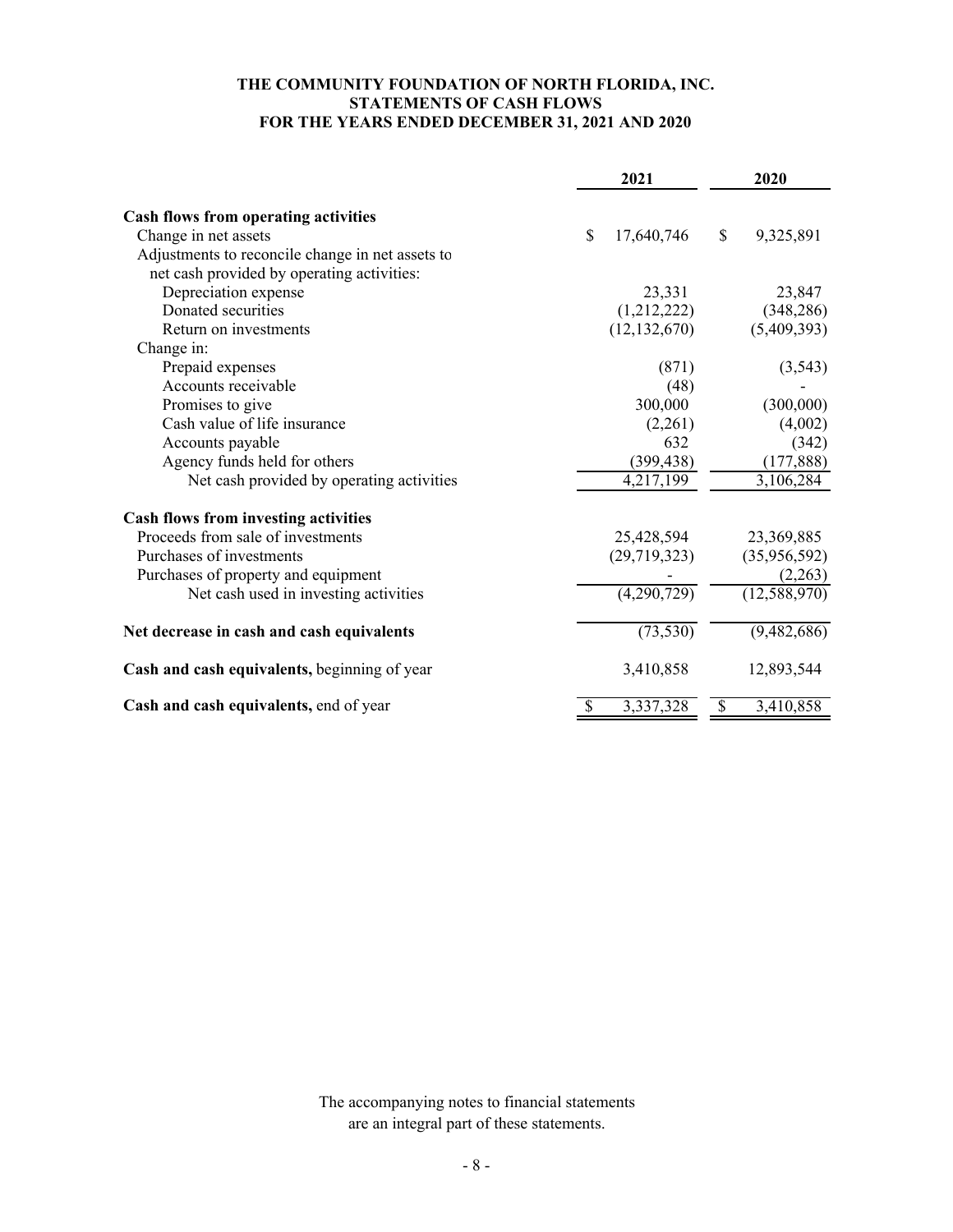#### (1) **Summary of Significant Accounting Policies:**

The following is a summary of the significant accounting policies and practices of The Community Foundation of North Florida, Inc. (the Foundation), which affect the accompanying financial statements:

(a) **Nature of operations**––The Foundation is a nonprofit corporation organized in the State of Florida on March 20, 1997 and located in Tallahassee, Florida that promotes and facilitates long-term charitable giving. The Foundation is committed to enhancing the well-being of the community and serving the general charitable, educational, and scientific needs of the people of North Florida through the issuance of Board of Director approved grants to qualified local charities.

(b) **Financial statement presentation**—These financial statements, which are presented on the accrual basis of accounting in accordance with accounting principles generally accepted in the United States of America (GAAP) have been prepared to present balances and transactions according to the existence or absence of donor-imposed restrictions. The Foundation reports information regarding its financial position and activities according to two classes of net assets: without donor restriction and with donor restrictions.

Net assets without donor restrictions—Net assets that are not subject to donor-imposed restrictions and may be expended for any purpose in performing the primary objectives of the Foundation. The Foundation's Board of Directors (the Board) may designate assets without restrictions for specific purposes.

Net assets with donor restrictions—Net assets subject to stipulations imposed by donors. Some donor restrictions are temporary in nature; those restrictions will be met by actions of the Foundation or by the passage of time. Other donor restrictions are perpetual in nature, whereby the donor has stipulated the funds be maintained in perpetuity.

Revenues are reported as increases in net assets without donor restrictions when earned unless use of the related assets is limited by donor-imposed restrictions. Expenses are reported as decreases in net assets without donor restrictions when incurred. Gains and losses on investments and other assets or liabilities are reported as increases or decreases in net assets without donor restrictions unless their use is restricted by explicit donor stipulations or by law. Expirations of restrictions on net assets (i.e., the donor-stipulated purpose has been fulfilled and/or the stipulated time periods has elapsed) are reported as reclassifications between the applicable classes of net assets.

Contributions are generally recognized as revenues in the period received. Unconditional promises to give are recognized on the date the promise was received. Conditional promises to give are not recognized until they become unconditional, that is, when the conditions on which they depend are substantially met. Contributions of assets other than cash are recorded at their estimated fair value.

(c) **Cash and cash equivalents**––For purposes of reporting cash flows, cash and cash equivalents include money market funds and investments with original maturities of three months or less when purchased.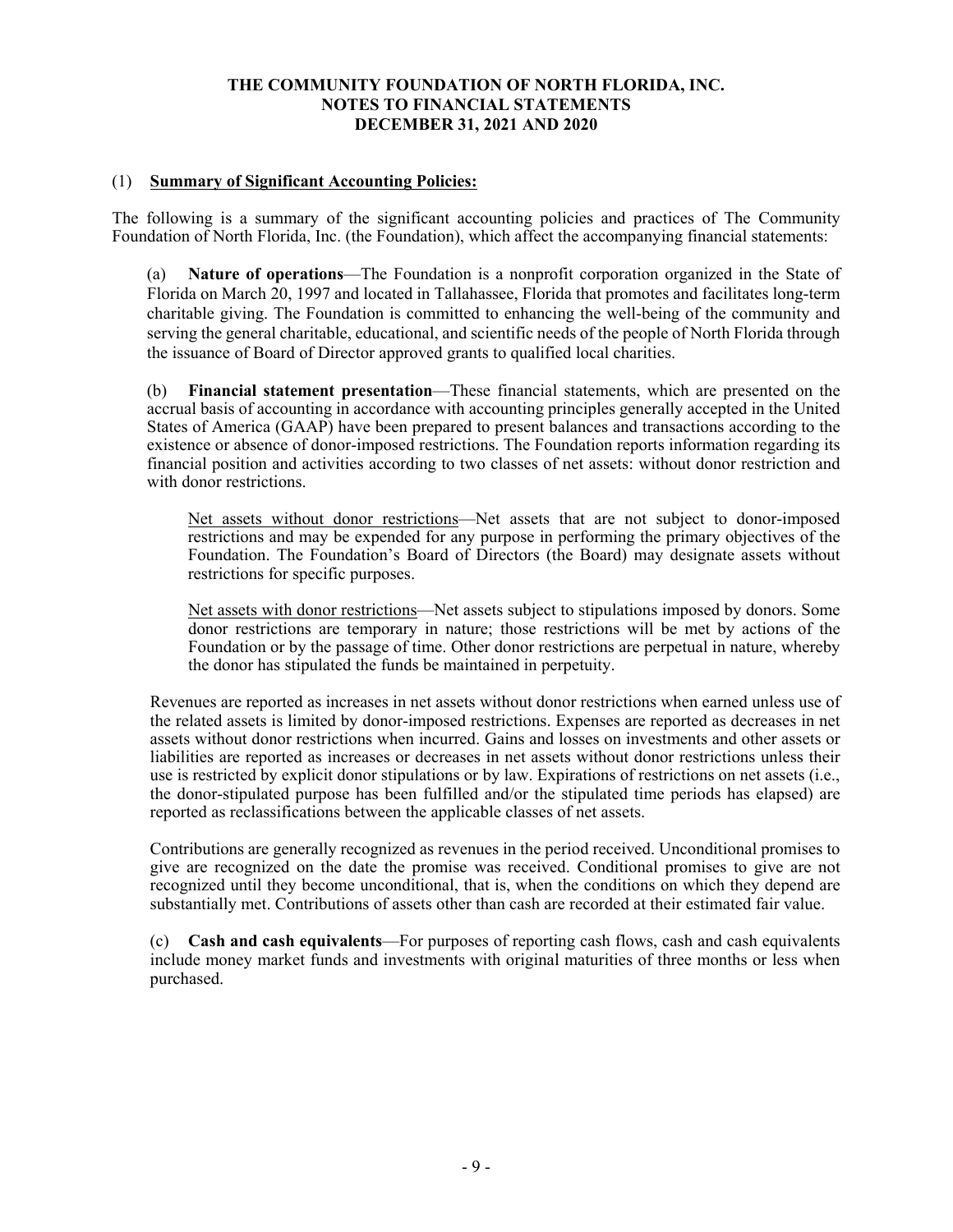## (1) **Summary of Significant Accounting Policies:** (Continued)

(d) **Investments**––Investments in marketable securities with readily determinable fair values and all investments in debt securities are reported at their fair values in the statement of financial position. Net investment return/(loss) is reported in the statements of activities and consists of interest and dividend income, realized and unrealized capital gains and losses, less external and direct internal investment expenses.

(e) **Promises to give**––Conditional promises to give are not recognized in the financial statements until the conditions are substantially met or explicitly waived by the donor. Unconditional promises to give that are expected to be collected within one year are recorded at net realizable value. Unconditional promises to give that are expected to be collected in more than one year are recorded at fair value, which is measured as the present value of their future cash flows. In the absence of donor stipulations to the contrary, promises with payments due in future periods are restricted to use after the due date. The Foundation recorded a promise to give totaling \$300,000 during 2020 and this was collected during 2021. The Foundation does not have any collection items or conditional promises to give.

(f) **Interest in charitable remainder trust**––The Foundation was named the beneficiary in a charitable remainder trust, assets of which are held by a third-party trustee. Two beneficiaries are to receive ten percent of the net fair value of the trust assets each year during the lifespans. At the termination of the trust period, the remaining principal and interest is to be distributed to the contributors' fund held by the Foundation. The fair value for the beneficial interest in the charitable remainder trust is measured by using an income approach based on calculating the present value of the future distribution expected to be received. The Foundation remeasures the fair value of its beneficial interest annually and adjusts the measurement inputs based on statements received from the trustee, market conditions, and other relevant data. The fair value is reported as net assets with donor restrictions in the accompanying statement of financial position due to the time restrictions imposed on these funds.

(g) **Property and equipment**––Property and equipment is recorded at the estimated fair value at the date of donation or at cost if purchased. Additions, improvements, and other capital outlays that are over a threshold established by management and significantly extend the useful life of an asset are capitalized. If donors stipulate that the property and equipment be used for a specific program, contributions are recorded as restricted support. These restrictions expire when the assets are placed in service. In the absence of such stipulations, contributions of property and equipment are recorded as unrestricted support. Depreciation is computed on the straight-line method and is based on estimated useful lives ranging from five to seven years. Depreciation expense was \$23,331 and \$23,847 for the years ended December 31, 2021 and 2020, respectively.

(h) **Irrevocable interest in life insurance policies**––These polices are valued at the cash surrender value at year end.

(i) **Funds held for others**––Consist of assets contributed to the Foundation directly from nonprofit organizations that name themselves as the beneficiary of the agency endowment fund created. A corresponding liability is recognized for the net assets of these funds.

(j) **Use of estimates**––The preparation of financial statements in conformity with GAAP requires management to make various estimates and assumptions that affect certain reported amounts and disclosures. Actual results could differ from those estimates.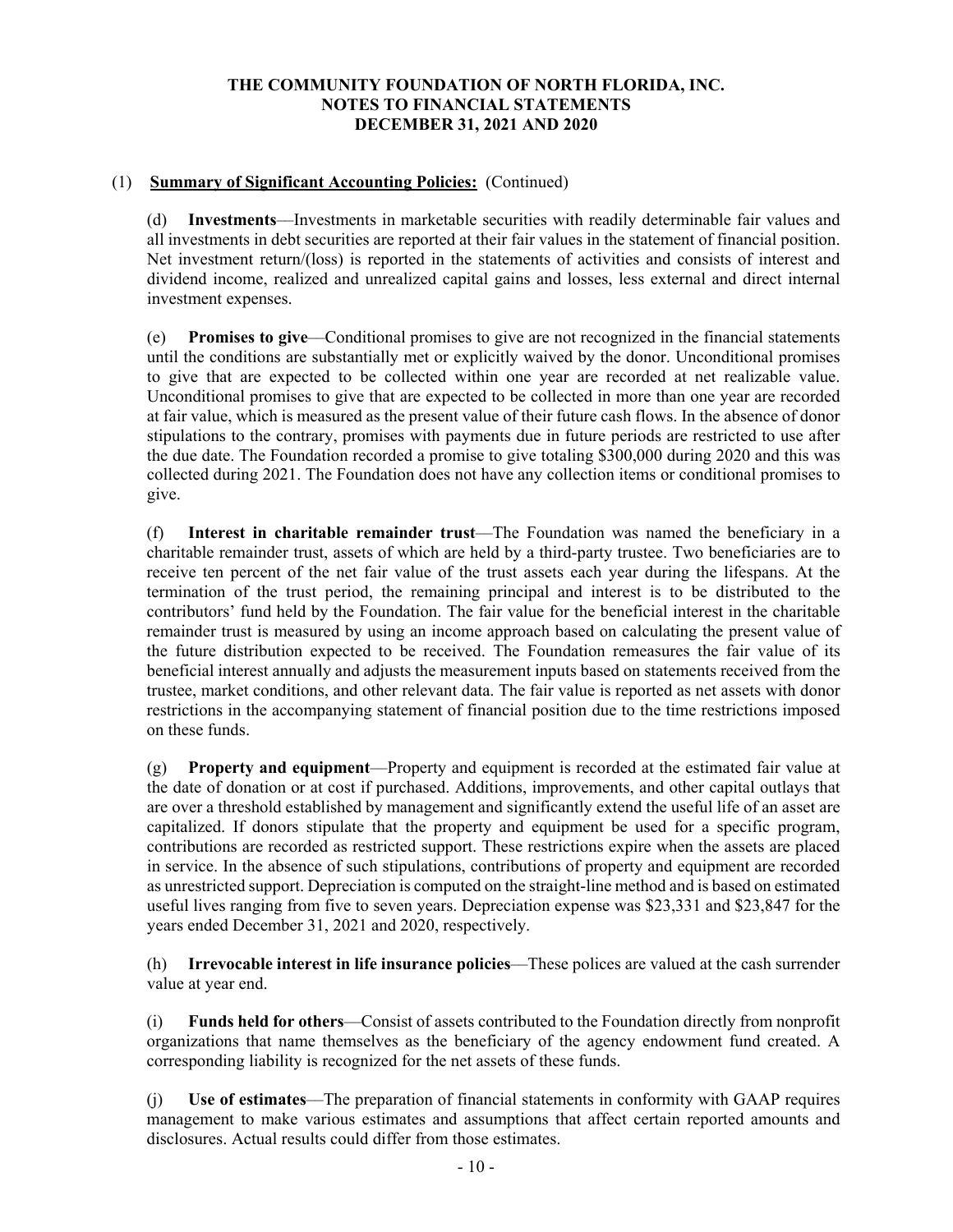## (1) **Summary of Significant Accounting Policies:** (Continued)

(k) **Income taxes**––The Foundation qualifies as a tax-exempt organization under Section 501(c)(3) of the Internal Revenue Code and, therefore, has made no provision for federal income taxes. In addition, the Foundation qualifies for the charitable contribution deduction under Section 509(a). Management of the Foundation considers the likelihood of changes by taxing authorities in its filed income tax returns and recognizes a liability for or discloses potential significant changes that management believes are more likely than not to occur, including changes to the Foundation's status as a not-for-profit entity. Management believes the Foundation met the requirements to maintain its tax-exempt status and has not identified any uncertain tax positions subject to the unrelated business income tax that require recognition or disclosure in the accompanying financial statements. The Foundation's income tax returns for the past three years are subject to examination by tax authorities, and may change upon examination.

(l) **Functional allocation of expenses**––The costs of providing the various programs and activities have been summarized on a functional basis in the statements of activities. The statements of functional expenses present the natural classification detail of expenses by function. Accordingly, certain costs have been allocated among the programs and supporting services based on management's assessment of personnel hours.

(m) **Advertising**––The costs of advertising are expensed in the year incurred. Advertising expense totaled \$5,830 and \$10,127 for the years ended December 31, 2021 and 2020, respectively.

(n) **Donated securities and goods and services**––Donated marketable securities and other noncash donations are recorded as contributions at their estimated fair values at the date of the donation.

(o) **Subsequent events**––The Foundation has evaluated events and transactions for potential recognition or disclosure in the financial statements through May 2, 2022, the date the financial statements were available to be issued. See Note 11 for uncertainties surrounding the COVID-19 pandemic during and after the year. No additional subsequent events have been recognized or disclosed.

(p) **Recent accounting pronouncements**—The Financial Accounting Standards Board (FASB) has issued several pronouncements that have effective dates that may impact future financial statements. Listed below are pronouncements with the required implementation dates effective for subsequent fiscal years that have not yet been implemented. Management has not currently determined what, if any, impact implementation of the following will have on the Foundation's financial statements.

In February 2016, the FASB issued ASU 2016-02: "Leases (Topic 842)", to increase transparency and comparability among organizations by recognizing lease assets and lease liabilities on the balance sheet and disclosing key information about leasing arrangements. The ASU is effective for the year ending December 31, 2022, and may be adopted early.

In September 2020, the FASB issued ASU 2020-07: "Not-for-Profit Entities (Topic 958): Presentation and Disclosures by Not-for-Profit Entities for Contributed Nonfinancial Assets", to increase the transparency of contributed nonfinancial assets through enhancements to presentation and disclosure. The ASU should be applied on a retrospective basis and is effective for the year ending December 31, 2022. Early adoption is permitted.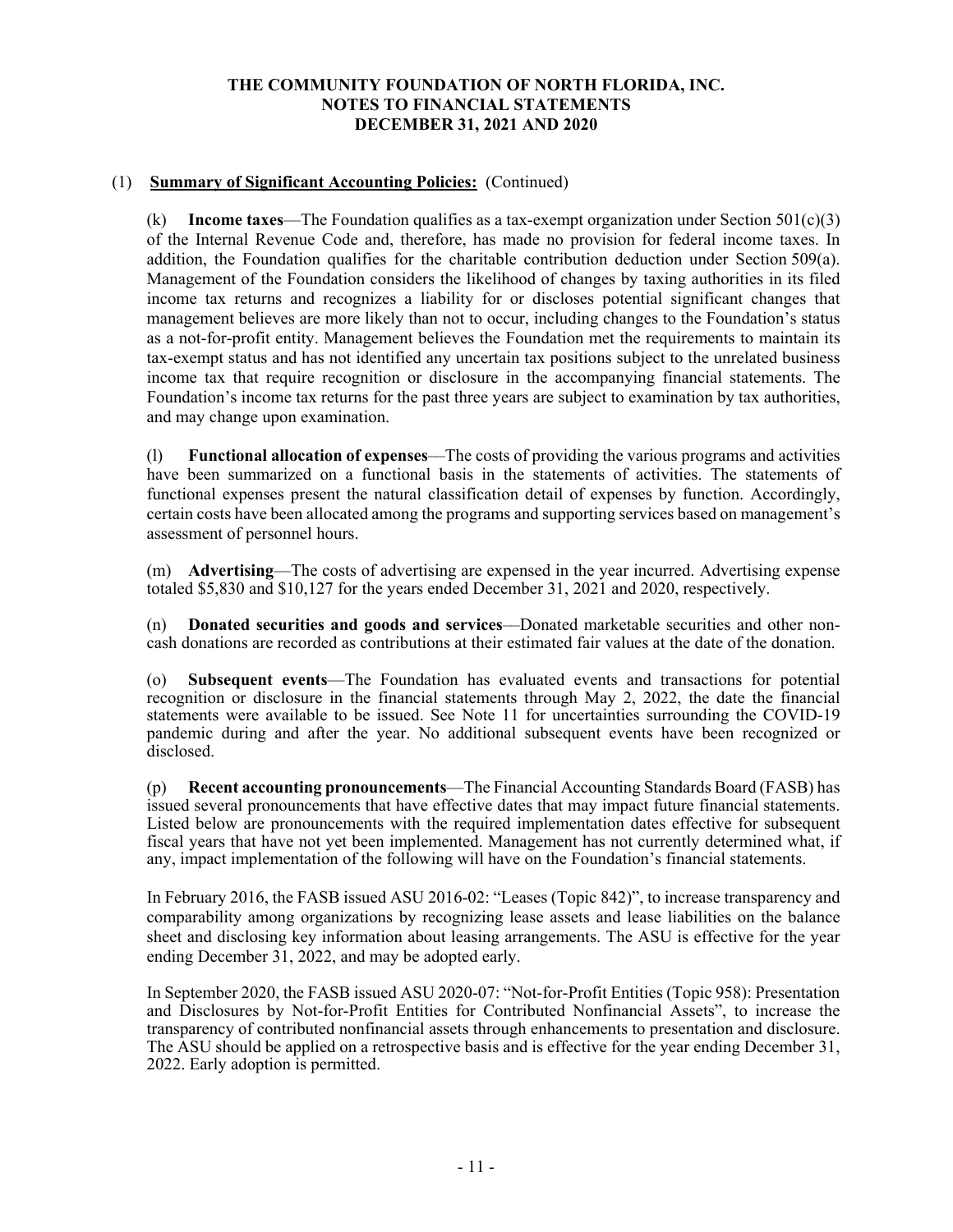### (2) **Fair Value Measurements:**

The fair value measurement accounting literature provides the framework for measuring fair value. That framework provides a fair value hierarchy that prioritizes the inputs to valuation techniques used to measure fair value. The hierarchy gives the highest priority to unadjusted quoted prices in active markets for identical assets or liabilities (Level 1 measurements) and the lowest priority to unobservable inputs (Level 3 measurements). The three levels of the fair value hierarchy are described below as follows:

*Level 1* – Inputs to the valuation methodology are unadjusted quoted prices for identical assets or liabilities in active markets that the Foundation has the ability to access.

*Level 2* – Inputs to the valuation methodology include: (1) quoted market prices for similar assets or liabilities in active markets, (2) quoted prices for identical or similar assets or liabilities in inactive markets, (3) inputs other than quoted prices that are observable for the asset or liability, and (4) inputs that are derived principally from or corroborated by observable market data by correlation or other means. If the asset or liability has a specified (contractual) term, the Level 2 input must be observable for substantially the full term of the asset or liability.

*Level 3* – Inputs to the valuation methodology are unobservable and significant to the fair value measurement.

The asset's or liability's fair value measurement level within the fair value hierarchy is based on the lowest level of any input that is significant to the fair value measurement. Valuation techniques used need to maximize the use of observable inputs and minimize the use of unobservable inputs.

The fair value of financial instruments including cash and cash equivalents, prepaid expenses, promises to give, beneficial interest in life insurance policies, accounts payable and agency funds held for others approximate carrying value, principally because of the short maturity of those items.

Following is a description of the valuation methodologies used for the remainder of assets measured at fair value, which consist of investments and the beneficial interest in the charitable remainder trust. There have been no changes in the valuation methodologies used during the year.

*Beneficial interest in charitable remainder trust* – Fair value is estimated by using an income approach based on calculating the present value of the future distribution expected to be received. This approach takes into account the Foundation's determination of an appropriate risk-adjusted discount rate (3% at December 31, 2021 and 2020, respectively), expected appreciation of the unitrust's investments (11.9% and 9.5% at December 31, 2021 and 2020, respectively), and life expectancy (nine and ten years, at December 31, 2021 and 2020, respectively).

*Investments*–Investments are held in a pooled account managed by a third party. These are measured at fair value using the net asset value (NAV) per share (or its equivalent) practical expedient, which is a reasonable estimate of fair value. The fair value amounts are presented below to permit reconciliation of the tables below to the amounts presented in the statements of financial position.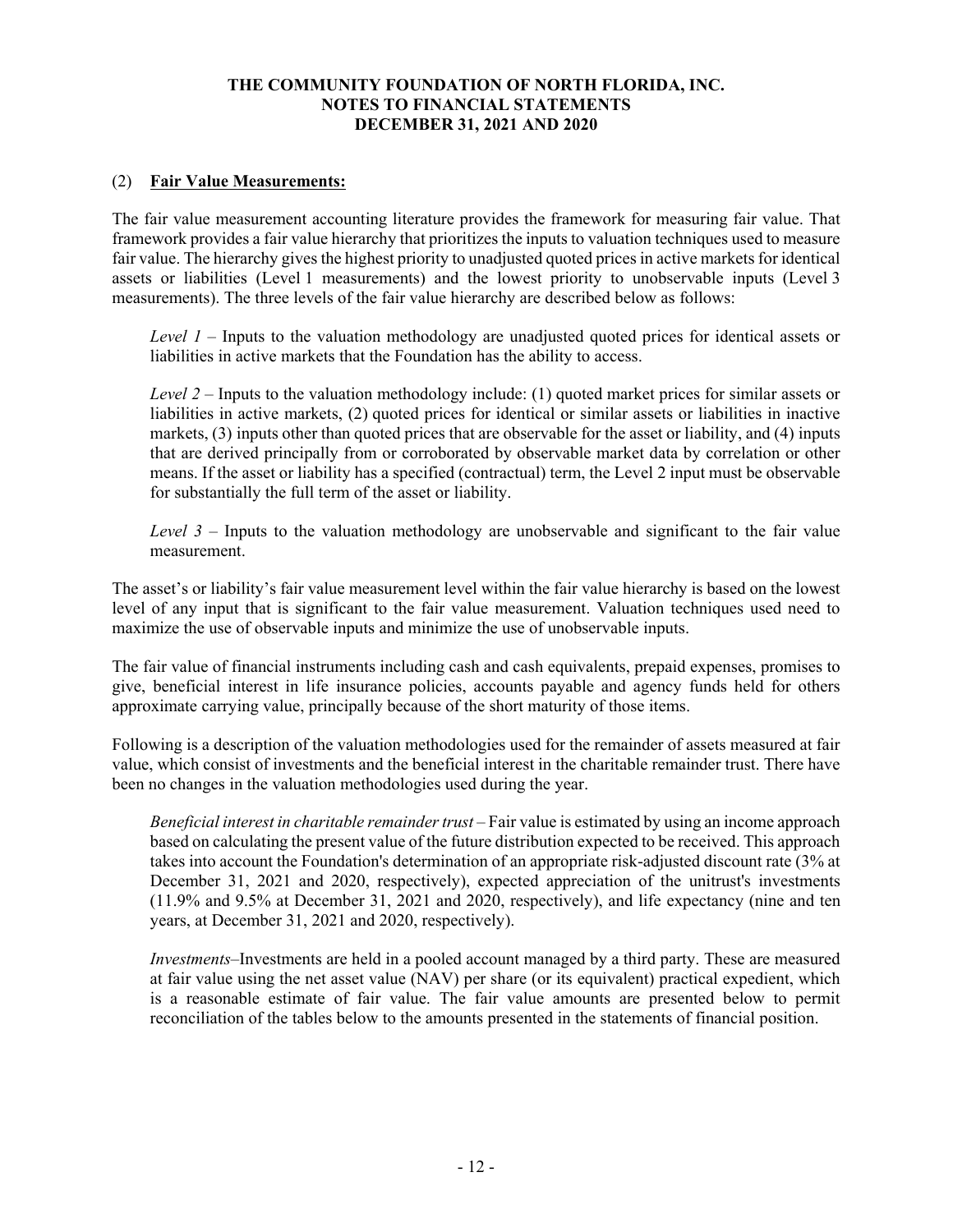## (2) **Fair Value Measurements:** (Continued)

The following table summarizes the assets of the Foundation for which fair values are determined on a recurring basis:

|                                   | <b>Fair Value Measurements</b><br>as of December 31, 2021 |                |  |                |  |         |  |              |  |  |
|-----------------------------------|-----------------------------------------------------------|----------------|--|----------------|--|---------|--|--------------|--|--|
|                                   |                                                           | <b>Level 1</b> |  | <b>Level 2</b> |  | Level 3 |  | <b>Total</b> |  |  |
| Beneficial interest in            |                                                           |                |  |                |  |         |  |              |  |  |
| charitable remainder trust        |                                                           |                |  |                |  | 649,514 |  | 649,514      |  |  |
| Total in the fair value hierarchy |                                                           |                |  |                |  | 649,514 |  | 649,514      |  |  |
| Assets measured at NAV            |                                                           |                |  |                |  |         |  |              |  |  |
| Equity funds                      |                                                           |                |  |                |  |         |  | 48,957,803   |  |  |
| Fixed income funds                |                                                           |                |  |                |  |         |  | 29,432,927   |  |  |
| Real asset funds                  |                                                           |                |  |                |  |         |  | 15,806,755   |  |  |
| Private equity funds              |                                                           |                |  |                |  |         |  | 11,066,550   |  |  |
| Hedge fund                        |                                                           |                |  |                |  |         |  | 17,349       |  |  |
| Total assets at fair value        |                                                           |                |  |                |  | 649,514 |  | 105,930,898  |  |  |

|                                   |                |        | <b>Fair Value Measurements</b><br>as of December 31, 2020 |  |         |         |          |              |
|-----------------------------------|----------------|--------|-----------------------------------------------------------|--|---------|---------|----------|--------------|
|                                   | <b>Level 1</b> |        | <b>Level 2</b>                                            |  | Level 3 |         |          | <b>Total</b> |
| Beneficial interest in            |                |        |                                                           |  |         |         |          |              |
| charitable remainder trust        | \$             |        | S                                                         |  | S       | 481,669 | <b>S</b> | 481,669      |
| Equities                          |                | 15,366 |                                                           |  |         |         |          | 15,366       |
| Total in the fair value hierarchy |                | 15,366 |                                                           |  |         | 481,669 |          | 497,035      |
| Assets measured at NAV            |                |        |                                                           |  |         |         |          |              |
| Equity funds                      |                |        |                                                           |  |         |         |          | 42,293,158   |
| Fixed income funds                |                |        |                                                           |  |         |         |          | 24,155,991   |
| Real asset funds                  |                |        |                                                           |  |         |         |          | 12,915,600   |
| Private equity funds              |                |        |                                                           |  |         |         |          | 6,909,412    |
| Hedge fund                        |                |        |                                                           |  |         |         |          | 206,817      |
| Total assets at fair value        |                | 15,366 |                                                           |  |         | 481,669 |          | 86,978,013   |

There were no transfers into or out of level 3 of the fair value hierarchy for the years ended December 31, 2021 and 2020.

Investment expenses were \$280,720 and \$266,767 for the years ended December 31, 2021 and 2020, respectively and are netted against investment income.

The following table describes the applicable commitment and redemption criteria related to the funds described above:

|                          |    | <b>Unfunded</b><br>Redemption<br>Frequency<br><b>Commitment</b> |                   | Redemption<br><b>Notice Period</b> |
|--------------------------|----|-----------------------------------------------------------------|-------------------|------------------------------------|
| Equity funds (a)         | S  |                                                                 | Monthly           | 5 days                             |
| Fixed income funds (b)   | \$ |                                                                 | Weekly            | 5 days                             |
| Real asset funds (c)     |    |                                                                 | Monthly or longer | 5 days                             |
| Private equity funds (d) | \$ | 8,642,833                                                       | N/A               | N/A                                |
| Hedge fund (e)           |    |                                                                 | Semi-annually     | 65 days                            |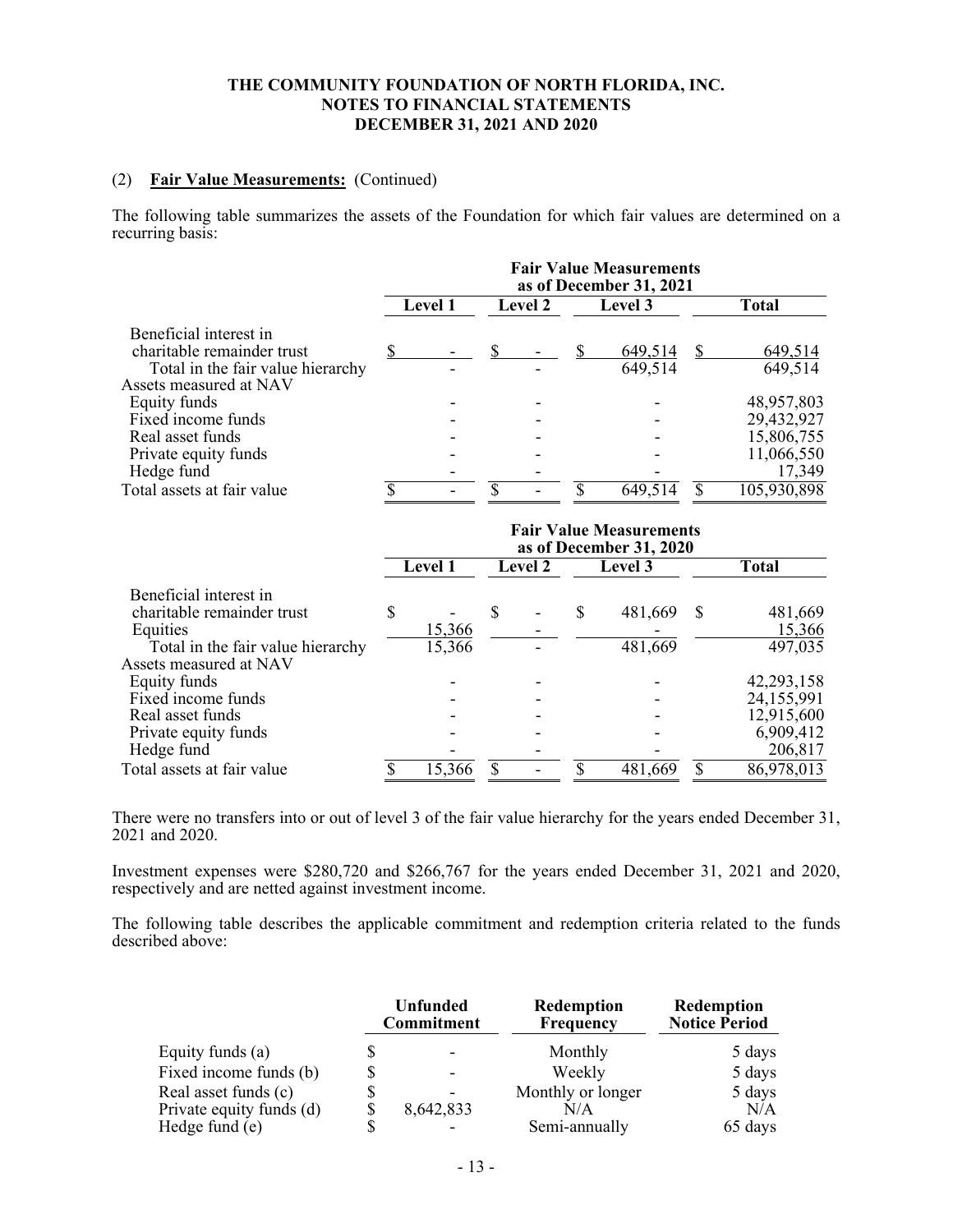## (2) **Fair Value Measurements:** (Continued)

(a) The equity funds consist of a diversified portfolio of common stocks and equity-linked securities in the global public equity markets.

(b) The fixed income funds consist of investment-grade fixed income securities that include bond index funds and government money market funds.

(c) The real asset funds consist of investments in core real estate and real estate investment trust (REIT) index funds.

(d) The private equity funds consist of a diversified portfolio including global private equity, special situations, and real estate funds.

(e) The hedge fund consists of a non-diversified, closed-end management investment company with an investment objective to meet or exceed the return of the broad equity markets over a full market cycle with less volatility than the equity markets as measured by the MSCI World Index.

## (3) **Concentrations and Credit Risk:**

At December 31, 2021 and 2020, the Foundation maintained its cash balances at a financial institution. These funds are insured by the Federal Deposit Insurance Corporation (FDIC) up to \$250,000. At December 31, 2021 and 2020, uninsured cash balances totaled \$528,264 and \$77,740, respectively. Money market funds included as cash equivalents are not insured by FDIC and totaled \$3,173,630 and \$3,152,650 at December 31, 2021 and 2020, respectively.

Approximately 67% and 85% of the total contributions received were from a single donor for the years ended December 31, 2021 and 2020, respectively.

#### (4) **Property and Equipment:**

Property and equipment consisted of the following at December 31:

|                                | 2021 |            |  | 2020      |  |  |
|--------------------------------|------|------------|--|-----------|--|--|
| Leasehold improvements         |      | 71.987     |  | 71,987    |  |  |
| Furniture and equipment        |      | 56,212     |  | 58,037    |  |  |
| Less: accumulated depreciation |      | (113, 043) |  | (91, 537) |  |  |
| Property and equipment, net    |      | 15,156     |  | 38,487    |  |  |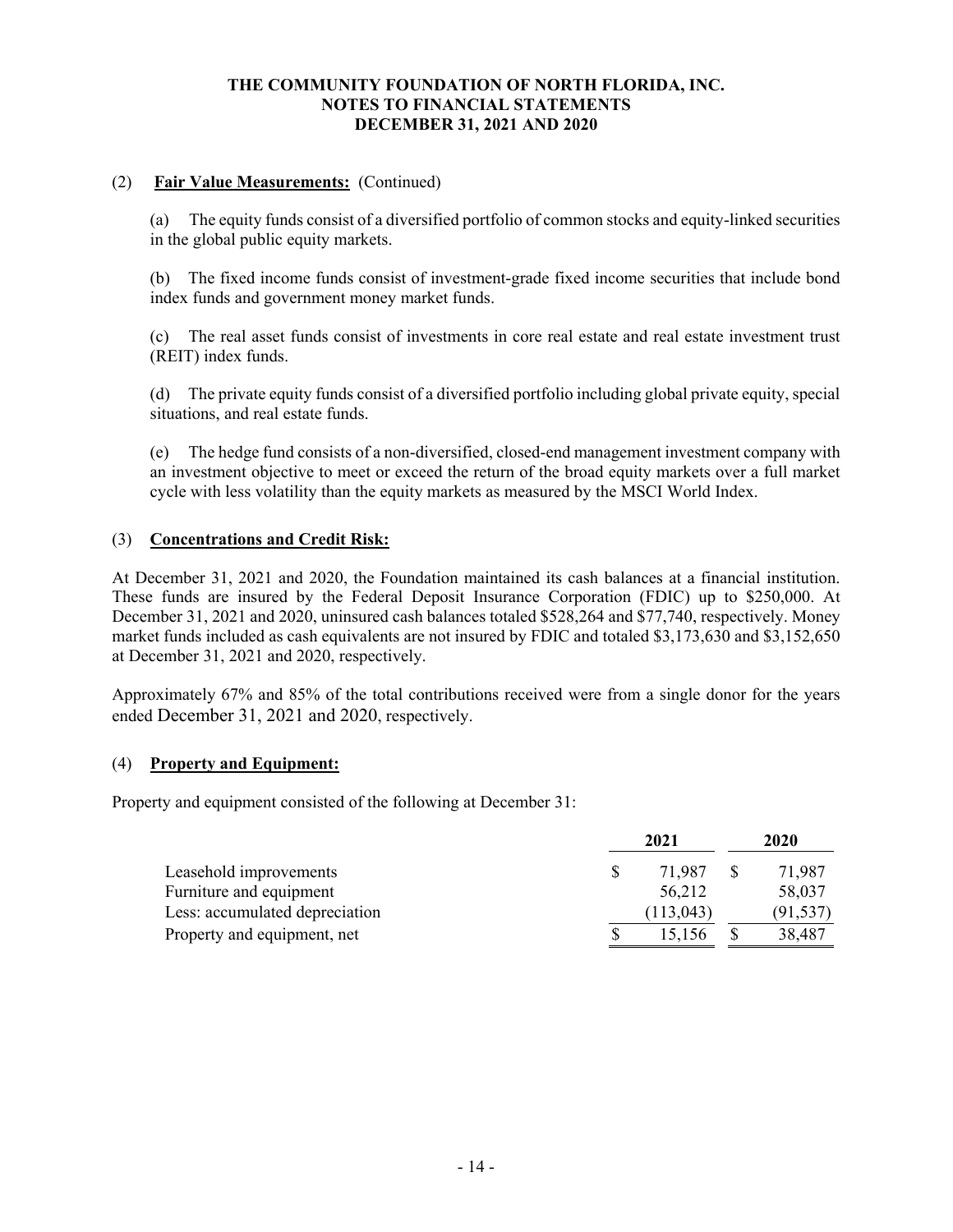## (5) **Investments Held on Behalf of Others:**

Investments held on behalf of others consist of assets contributed to the Foundation directly from nonprofit organizations that name themselves as the beneficiary of the agency endowment fund created. In accordance with GAAP, community foundations receiving assets from a nonprofit entity that specifies itself as the beneficiary, even if the variance power is explicitly stated in the gift instrument, is deemed not a gift to the Foundation but instead a liability due back to the nonprofit organization.

As of December 31, 2021 and 2020, the Foundation held 98 and 96 agency endowment funds with a combined fair value of \$7,806,932 and \$6,889,106, respectively, which are presented as investments held on behalf of others in the accompanying statements of financial position. Financial activity related to these funds for the years ended December 31, 2021 and 2020 is reflected in the net change in investments held on behalf of others, and is therefore excluded from the statement of activities and changes in net assets.

The following summarizes activity in these funds for the years ended December 31:

|                                  | 2021 |            |    | 2020       |
|----------------------------------|------|------------|----|------------|
| Balance at beginning of the year | S.   | 6,889,106  | S. | 6,567,171  |
| Gifts received                   |      | 226,805    |    | 13,000     |
| Net return on investments        |      | 1,090,459  |    | 486,823    |
| Grants made                      |      | (263,392)  |    | (62, 504)  |
| Administrative fees              |      | (136, 046) |    | (115, 384) |
| Balance at end of the year       |      | 7,806,932  |    | 6,889,106  |

#### (6) **Retirement Plan:**

The Foundation maintains a defined contribution retirement plan (Simple IRA Plan) covering all employees with annual compensation of \$5,000 or more. Employees can elect to defer annually up to the maximum amount of their compensation allowed by the IRS. The Foundation is required to make matching contributions to the Simple IRA Plan up to three percent of its individual participants' compensation. Total contributions to the plan totaled \$8,996 and \$8,733 during the years ended December 31, 2021 and 2020, respectively.

## (7) **Endowments:**

The Foundation adheres to the Uniform Prudent Management of Institutional Funds Act, which applies to all nonprofit organizations incorporated in the State of Florida as of July 1, 2012.

Unless a donor imposes a restriction to the contrary, all endowment funds at the Foundation are subject to the spending policy adopted by the Foundation's Board of Directors. The spending policy does not require preservation of the fair value of the original gift, but rather specifically states that spending may include income as well as principal.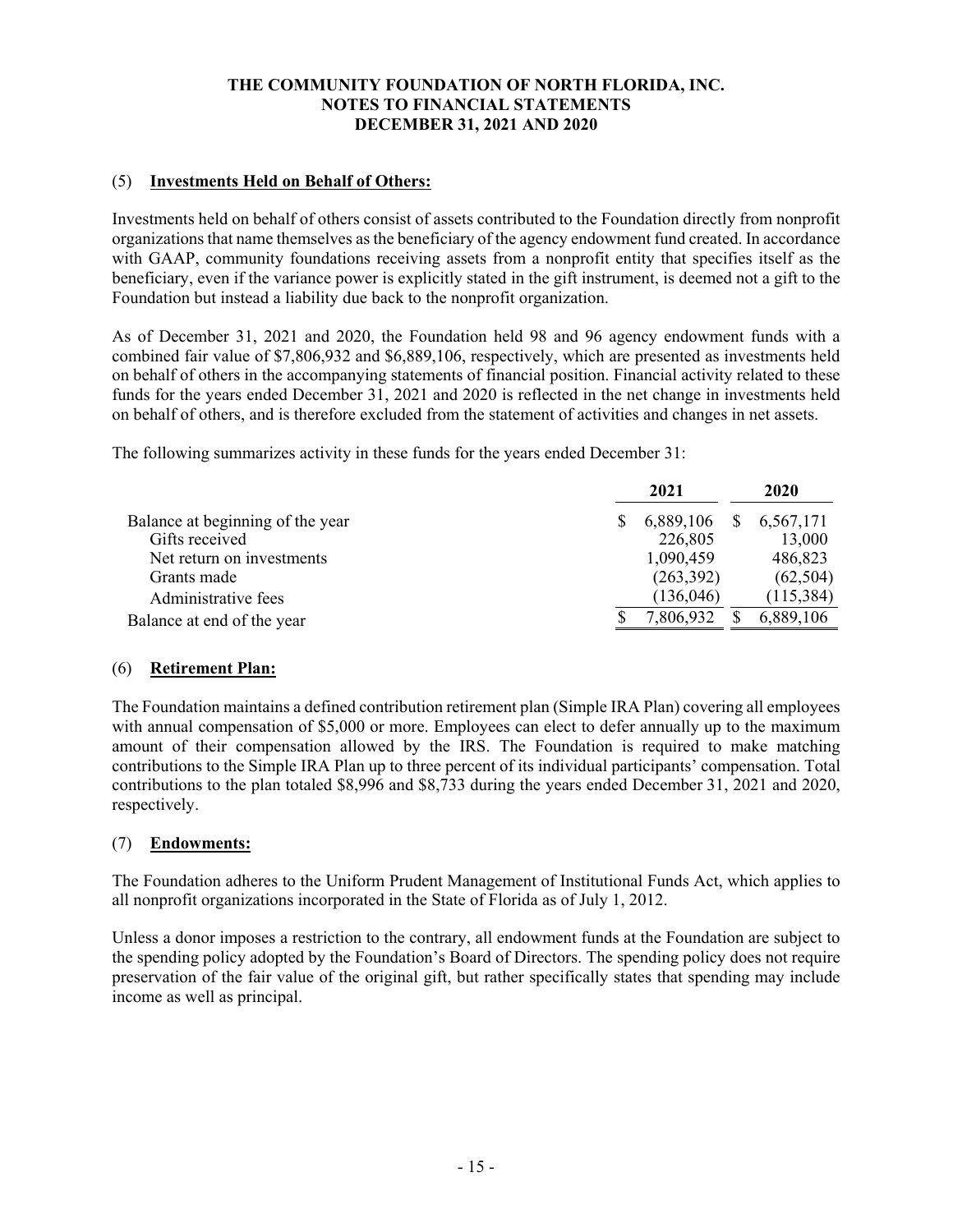## (7) **Endowments:** (Continued)

With regard to donor restricted endowments where the donor expressly states that distributions shall not be made from principal, the Foundation respects and enforces the donor's restriction to preserve the historical gift value of the fund.

Donor restricted endowment funds totaled \$1,113,971 and \$995,804 at December 31, 2021 and 2020, respectively.

Changes in endowment funds are summarized as follows for the years ended December 31:

|                                  | 2021 |           | 2020 |          |
|----------------------------------|------|-----------|------|----------|
| Balance at beginning of the year |      | 995,804   |      | 964,079  |
| Investment income, net           |      | 155       |      | 22,910   |
| Appreciation                     |      | 157.471   |      | 48,833   |
| Appropriation for expenditure    |      | (39,459)  |      | (40,018) |
| Balance at end of the year       |      | 1,113,971 |      | 995,804  |

## *Endowment Spending Policy*

The Foundation's Board-adopted spending policy for endowments is summarized as follows:

- (1) Policies are determined on a total-return system,
- (2) Allows endowment funds to spend four percent of the twenty-quarter average market value as of September  $30<sup>th</sup>$  of the prior year, and
- (3) Does not require the preservation of the fair value of the original gift, unless specifically stated.

#### *Endowment Investment Policy*

The endowment investment policy adopted by the Foundation's Board of Directors seeks long-term growth of principal to preserve and grow the Foundation's assets, cover expenses, and maintain the approved spending rate of the funds. The Foundation maximizes the probability that the funds will meet or exceed an annualized target rate of return, adjusted for inflation over a five-year rolling period, by having a target rate of return equal to the Board-adopted spending policy's percentage amount plus inflation plus expenses. The Board of Directors considers and seeks to minimize appropriate risks when managing the funds and selecting investment strategies. The strategies for achieving the Foundation's investment objectives include: a well-diversified portfolio, target allocations in each investment category, guidelines and restricted investments, benchmarks for performance of each asset class, low fees, performance measurement, regular monitoring, and detailed reports.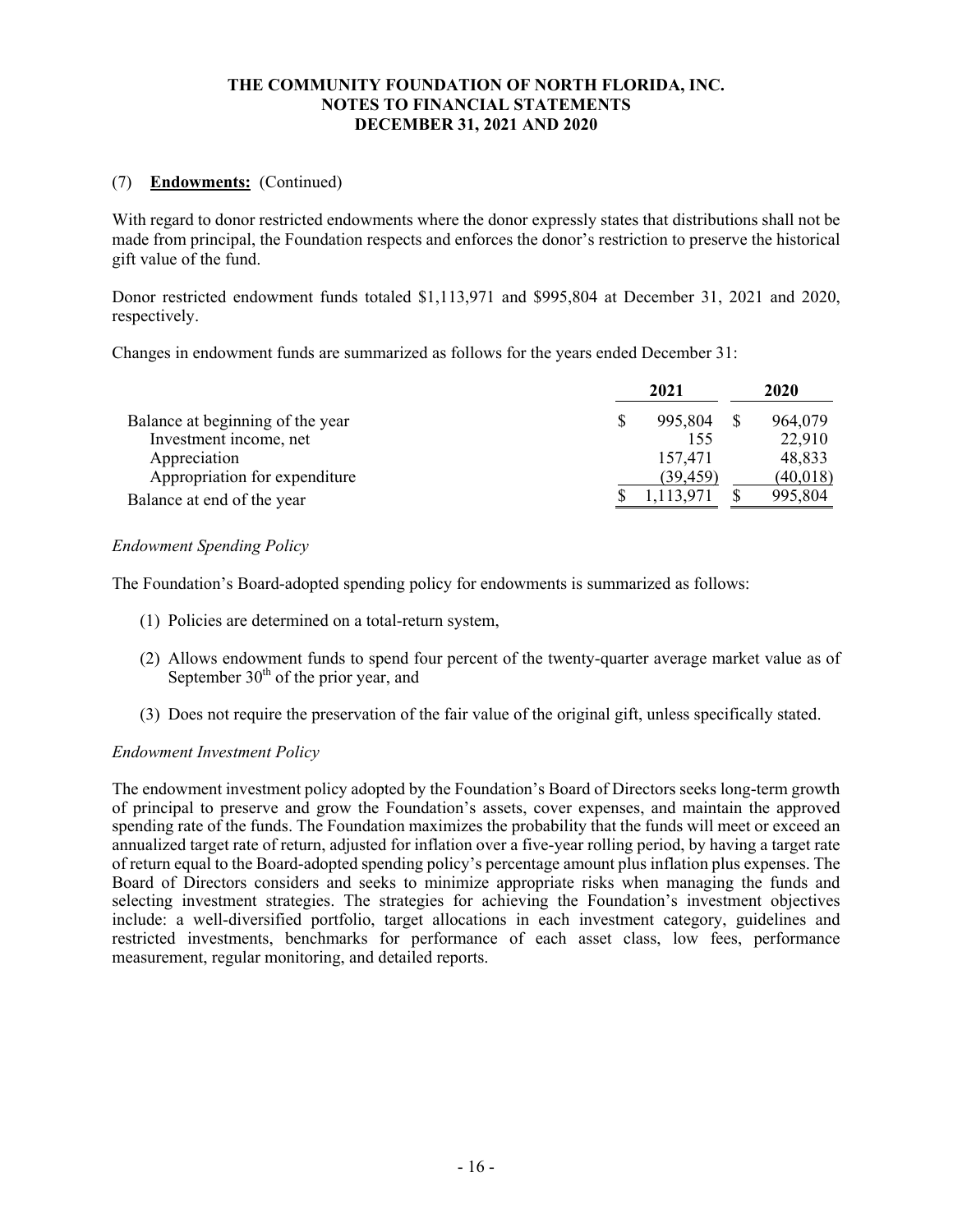## (8) **Liquidity and Availability:**

Financial assets available for general expenditure, that is, without donor or other restrictions limiting their use, within one year of the statements of net position, comprise the following:

|                                                                | 2021             | 2020            |
|----------------------------------------------------------------|------------------|-----------------|
| Financial assets available for general expenditure:            |                  |                 |
| Cash and cash equivalents                                      | 3,337,328<br>S   | 3,410,858<br>S. |
| Investments                                                    | 96,360,481       | 78,611,434      |
| Less those unavailable for general expenditures within one     |                  |                 |
| year, due to:                                                  |                  |                 |
| Investments in private equity funds                            | (11,066,550)     | (6,909,412)     |
| Total assets available to meet cash needs for general expenses |                  |                 |
| and grantmaking within one year                                | 88,631,259<br>S. | \$75,112,880    |

The Foundation maintains a donor-restricted endowment fund that seeks long-term growth of principal (See Note 7)

The Foundation has also established an operating reserve fund designated by the Governing Board. The goal of this fund is long-term growth to assure the financial health of the Foundation and its continued operations.

Management monitors cash availability on a regular basis prior to making disbursements.

As shown in the table above, the Foundation has adequate financial assets available to meet unexpected liquidity needs.

#### (9) **Administrative Fee Revenue:**

The Foundation charges an annual administrative fee on individual funds based on a percentage of the fund balance maintained during the year, which is presented net of costs, as administrative fee revenue in the accompanying statements of activities and changes in net assets.

Administrative fees charged to agency endowment funds totaled \$634,266 and \$527,495 for the years ended December 31, 2021 and 2020, respectively (See Note 7).

Administrative fees charged to other funds are not reflected in the accompanying statements of activities and changes in net assets since they represent inter-fund transfers between the Foundation's operating fund and the other individual funds owned by the Foundation.